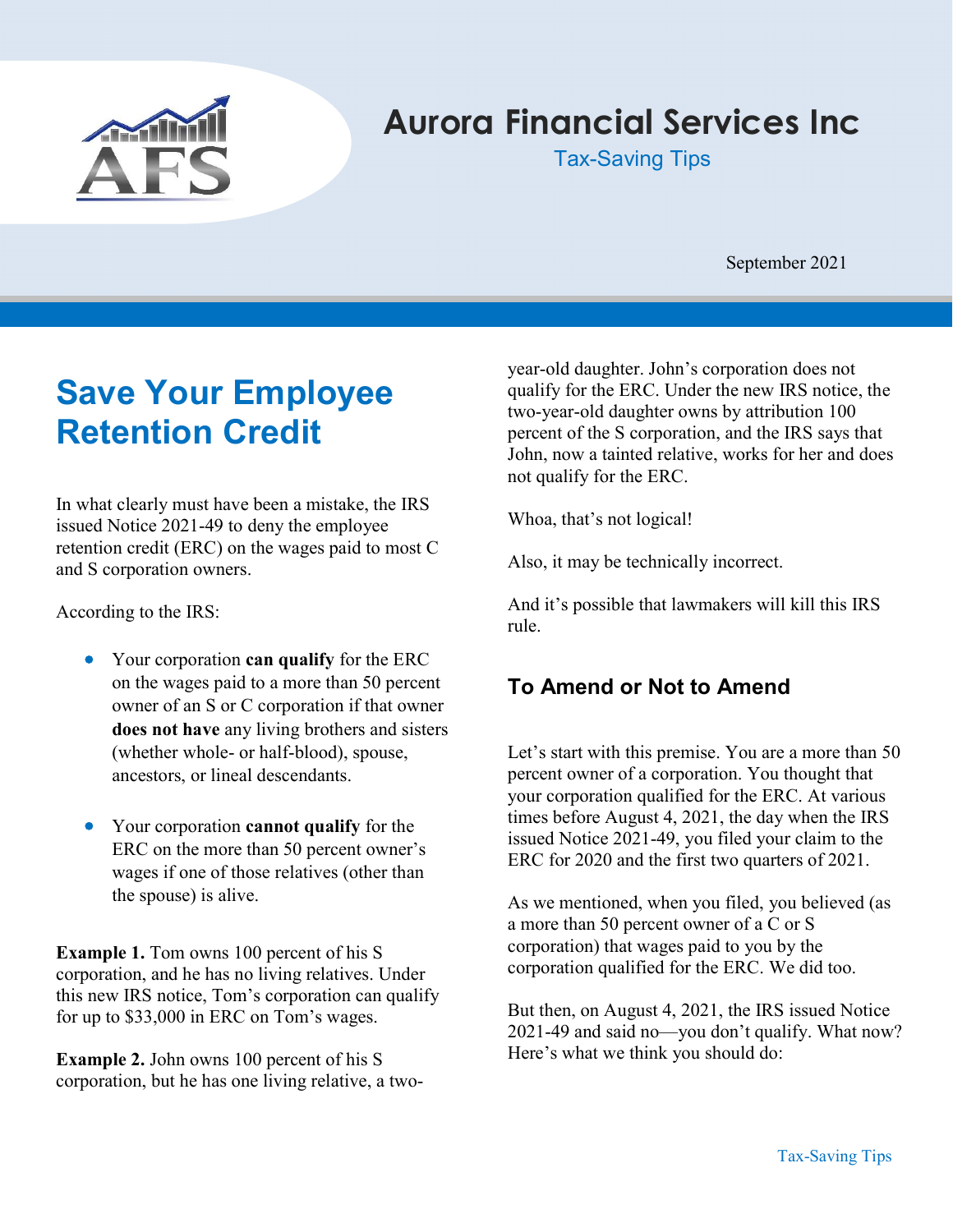- 1. Wait. Do nothing now. There's no hurry. You have until April 15, 2024, before you have to do anything about your 2020 ERC.
- 2. Wait. Don't claim the ERC for the more than 50 percent corporate owner for calendar year 2021 quarters 3 and 4 until you have clarification that you qualify. Again, there's no hurry. You can file a Form 941-X anytime within the three-year statute of limitations.

If you are upset by this IRS notice, it's a good idea to communicate that dissatisfaction to your U.S. senators and congressional representatives. For some ideas on what message to convey, here's a sample letter for your use.

### Vaccinated? Claim Tax Credits for Your Employees and Yourself

As the nation suffers from the ravages of the supercontagious COVID-19 Delta variant, the federal government desperately wants all American workers and their families to get vaccinated.

If you have employees, you probably feel the same way. Indeed, more and more employers are implementing vaccine mandates—a trend that will likely grow after the FDA gives final approval to the COVID-19 vaccines.

COVID-19 vaccine mandates are highly controversial.

One thing that's not controversial is giving your employees paid time off to get vaccinated and to deal with the possible side effects of vaccination (usually, short-lived flu-like symptoms). The federal government does not require that employers provide such paid time off, but it strongly encourages them to do so. And it's putting its money where its mouth is, by providing fairly generous tax credits to repay employers for the lost employee work time.

You can also collect these credits if your employees take time off to help family and household members get the vaccination and/or recover from its side effects. There's only one thing better than having an employee vaccinated: having an employee's entire family vaccinated.

How big are the credits?

- Employers who give employees paid time off to get vaccinated against COVID-19 and/or recover from the vaccination can collect a sick leave credit of up to \$511 per day for 10 days, plus a family leave credit of up to \$200 per day for 60 additional days.
- Employers who give employees paid time off to help household members get vaccinated and/or recover from the vaccination can get a sick leave credit for 10 days and family leave credit for 60 days, both capped at \$200 per day.

What if you are self-employed and have no employees? You haven't been left out. Similar tax credits are available to self-employed individuals who take time off from work to get vaccinated or who help family or household members do so.

But you must act soon. These sick leave and family leave credits are available only through September 30, 2021.

One more thing: these are refundable tax credits. This means you collect the full amount even if it exceeds your tax liability. Employers can reduce their third-quarter 2021 payroll tax deposits in the amount of their credits. If the credit exceeds these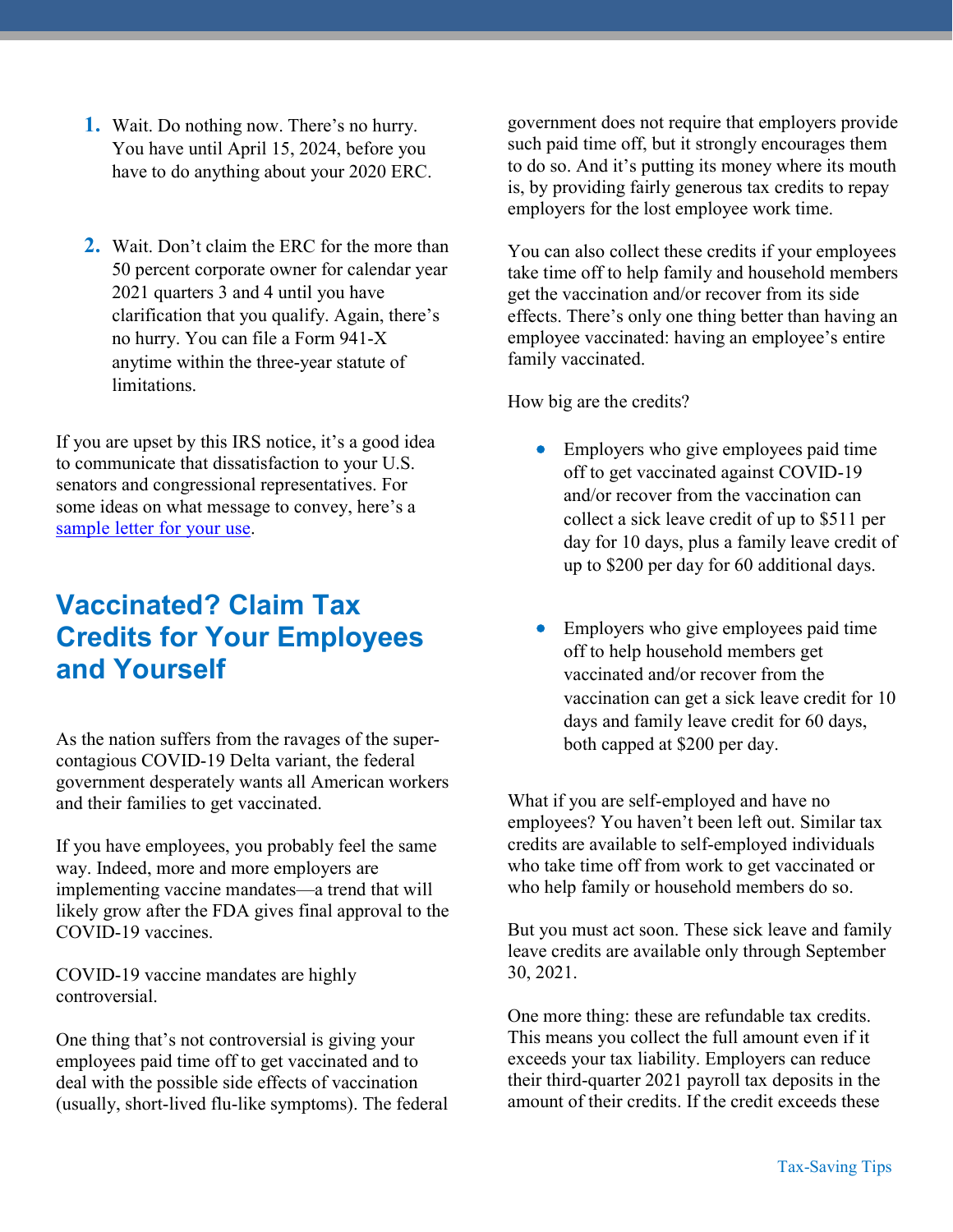deposits, employers can get paid the difference in advance by filing IRS Form 7200, Advance Payment of Employer Credits Due to COVID-19.

The documentation requirements for these credits are modest, and you'll have to file a couple of new forms with your 2021 tax return.

## IRS Private Letter Rulings: Are They Worth It?

Do you have a question about how to apply the tax law to a potential transaction? Wouldn't it be great if you could get the IRS to give you an answer in advance of filing your tax return?

You may be able to do so by obtaining a private letter ruling (PLR) from the IRS.

You get a PLR by filing a request with the IRS National Office. The IRS is ordinarily bound by the answer it gives a taxpayer in a PLR. But PLRs may not be relied on by other taxpayers.

This sounds great in theory—but in practice, seeking a PLR is usually not a good idea.

There are many reasons why:

- PLRs are expensive. The filing fee is \$3,000 for the smallest businesses. Larger businesses must pay as much as \$38,000. You'll also need professional help to prepare a detailed PLR request.
- A PLR may not be necessary. The IRS has automatic or simplified methods for obtaining its consent without a PLR for many common situations, including late S corporation elections, late IRA rollovers, and various changes in accounting method.
- PLRs are unavailable for many types of tax questions, including those that (a) are under IRS examination, (b) were clearly answered in the past, or (c) are too fact intensive.
- PLRs can take a long time to obtain—six months or more for complex questions.
- PLRs can backfire. Even if the IRS issues a favorable PLR, you now will be on the agency's radar, which may increase your chances of an audit.

Given all these drawbacks, you should seek a PLR only when a cheaper alternative is unavailable—for example, when you need to do a late IRA rollover and don't qualify for the streamlined IRS procedure.

In some instances, it's wise to seek advance IRS approval of complex transactions involving substantial money. Obtaining a favorable PLR in such a case would assure you the transaction passes IRS muster. But these instances are rare.

## **Prorated Principal Residence** Gain Exclusion Break

Here's good news. IRS regulations allow you to claim a prorated (reduced) gain exclusion—a percentage of the \$250,000 or \$500,000 exclusion in select circumstances.

The prorated gain exclusion equals the full \$250,000 or \$500,000 figure (whichever would otherwise apply) multiplied by a fraction.

The **numerator** of this fraction is the shorter of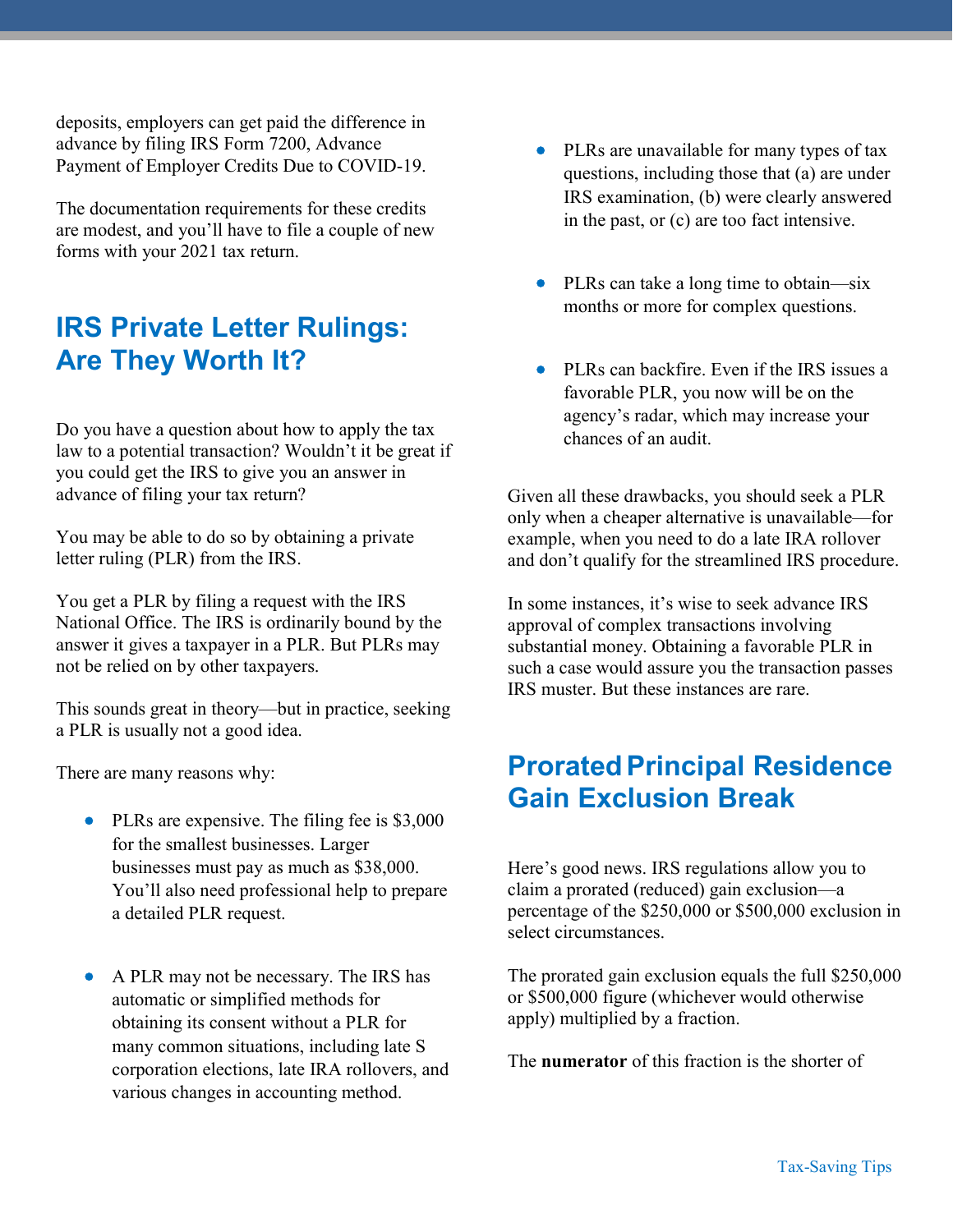- the aggregate period of time you owned and used the property as your principal residence during the five-year period ending on the sale date, or
- the period between the last sale for which you claimed an exclusion and the sale date for the home currently being sold.

The denominator for this fraction is two years, or the equivalent in months or days.

When you qualify for the prorated exclusion, it might be big enough to shelter the entire gain from the premature sale. But the prorated exclusion loophole is available only when your premature sale is due primarily to

- a change in place of employment,
- health reasons, or
- specified unforeseen circumstances.

Example. You're a married joint-filer. You've owned and used a home as your principal residence for 11 months. Assuming you qualify under one of the conditions listed above, your prorated joint gain exclusion is \$229,167 (\$500,000  $\times$  11/24). Hopefully that will be enough to avoid any federal income tax hit from the sale.

#### Premature Sale Due to Employment **Change**

Per IRS regulations, you're eligible for the prorated gain exclusion privilege whenever a premature home sale is primarily due to a change in place of employment for any qualified individual.

"Qualified individual" means

- 1. the taxpayer (that would be you),
- 2. the taxpayer's spouse,
- 3. any co-owner of the home, or
- 4. any person whose principal residence is within the taxpayer's household.

In addition, almost any close relative of a person listed above also counts as a qualified individual. And any descendent of the taxpayer's grandparent (such as a first cousin) also counts as a qualified individual.

A premature sale is automatically considered to be primarily due to a change in place of employment if any qualified individual passes the following distance test: the distance between the new place of employment/self-employment and the former residence (the property that is being sold) is at least 50 miles more than the distance between the former place of employment/self-employment and the former residence.

#### Premature Sale Due to Health Reasons

Per IRS regulations, you are also eligible for the prorated gain exclusion privilege whenever a premature sale is primarily due to health reasons. You pass this test if your move is to

 obtain, provide, or facilitate the diagnosis, cure, mitigation, or treatment of disease, illness, or injury of a qualified individual, or